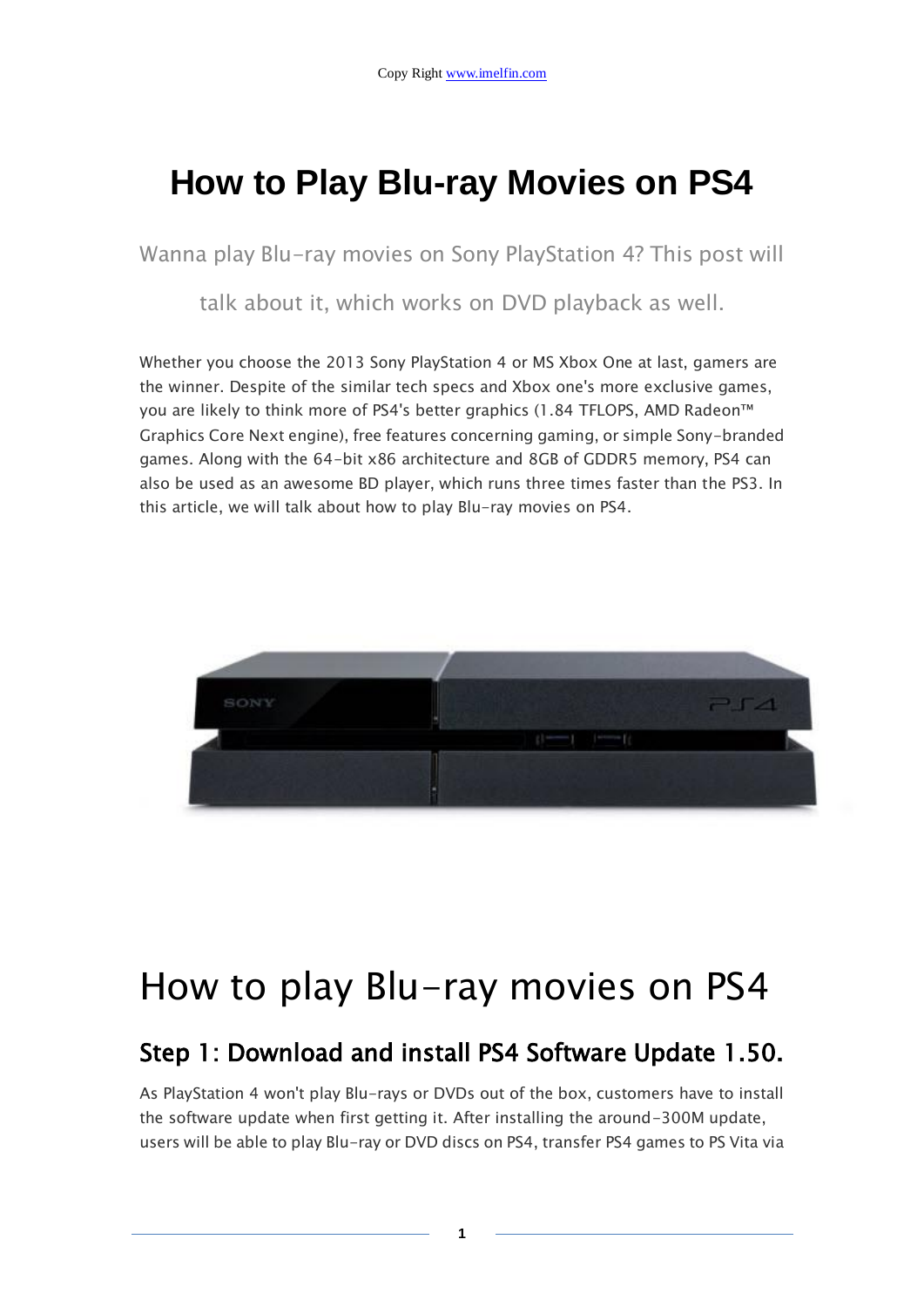Remote Play, use the featured sharing system as well as other functions, which are however unavailable under the default system.

### Step 2: Insert the Blu-ray (or DVD) disc into the PS4.

Insert a Blu-ray or DVD disc into the BD drive on the PS4. In addition to purchased BD/DVD discs (with protection), you can also play [copied \(burned\) Blu-ray or DVD](http://www.imelfin.com/Play-Blu-ray-Movies-on-PS4.html#burn)  [movies on PS4.](http://www.imelfin.com/Play-Blu-ray-Movies-on-PS4.html#burn)

### Step 3: Select the disc icon on PS4 and play.

When entering the main interface, find and select the disc icon on the PS4 display and press the play button.

**3D Blu-ray disc** is not specified on the PS4 tech-spec list, but it is probably supported by PS4. Actually, Sony does not mention 3D Blu-ray on PS3 official page, either, but 3D BD movies can be played on the device. As per the PS4 tech specs below, however, CD is not supported by PlayStation 4 anymore.

|                           | PlayStation <sup>®</sup> 4                                                                                                                   |
|---------------------------|----------------------------------------------------------------------------------------------------------------------------------------------|
| Main processor            | • Single-chip custom processor<br>• CPU: low power x86-64 AMD "Jaguar", 8 cores<br>· GPU: 1.84 TFLOPS, AMD Radeon™ Graphics Core Next engine |
| Memory                    | <b>GDDR5 8GB</b>                                                                                                                             |
| <b>Hard Disk Drive</b>    | <b>Built-in</b>                                                                                                                              |
| Optical Drive (Read only) | $\cdot$ BD 6xCAV<br>• DVD 8xCAV                                                                                                              |
| <b>VO</b>                 | Super-Speed USB (USB 3.0), AUX                                                                                                               |
| Communication             | • Ethernet (10BASE-T, 100BASE-TX, 1000BASE-T)<br>• IEEE 802.11 b/g/n<br>• Bluetooth <sup>®</sup> 2.1 (EDR)                                   |
| AV output                 | - HDMI<br>• Digital Output (optical)                                                                                                         |

### Burn Blu-ray and DVD for playing on PS4

You may ever think of **burning recorded HD video** (from iPhone, iPod, etc.) or **downloaded movies/videos** into discs and playing on your PS4. imElfin Blu-ray [copy](http://www.imelfin.com/mac-blu-ray-copy.html) delivers a simple and direct way to copy BD/DVD disc, folder, ISO mirror from one to another on Mac and PC, and decrypts the original disc at the same time. The [BD](http://www.imelfin.com/mac-blu-ray-creator.html)  [creating](http://www.imelfin.com/mac-blu-ray-creator.html) software allows you to burn video in different formats to BD or DVD.